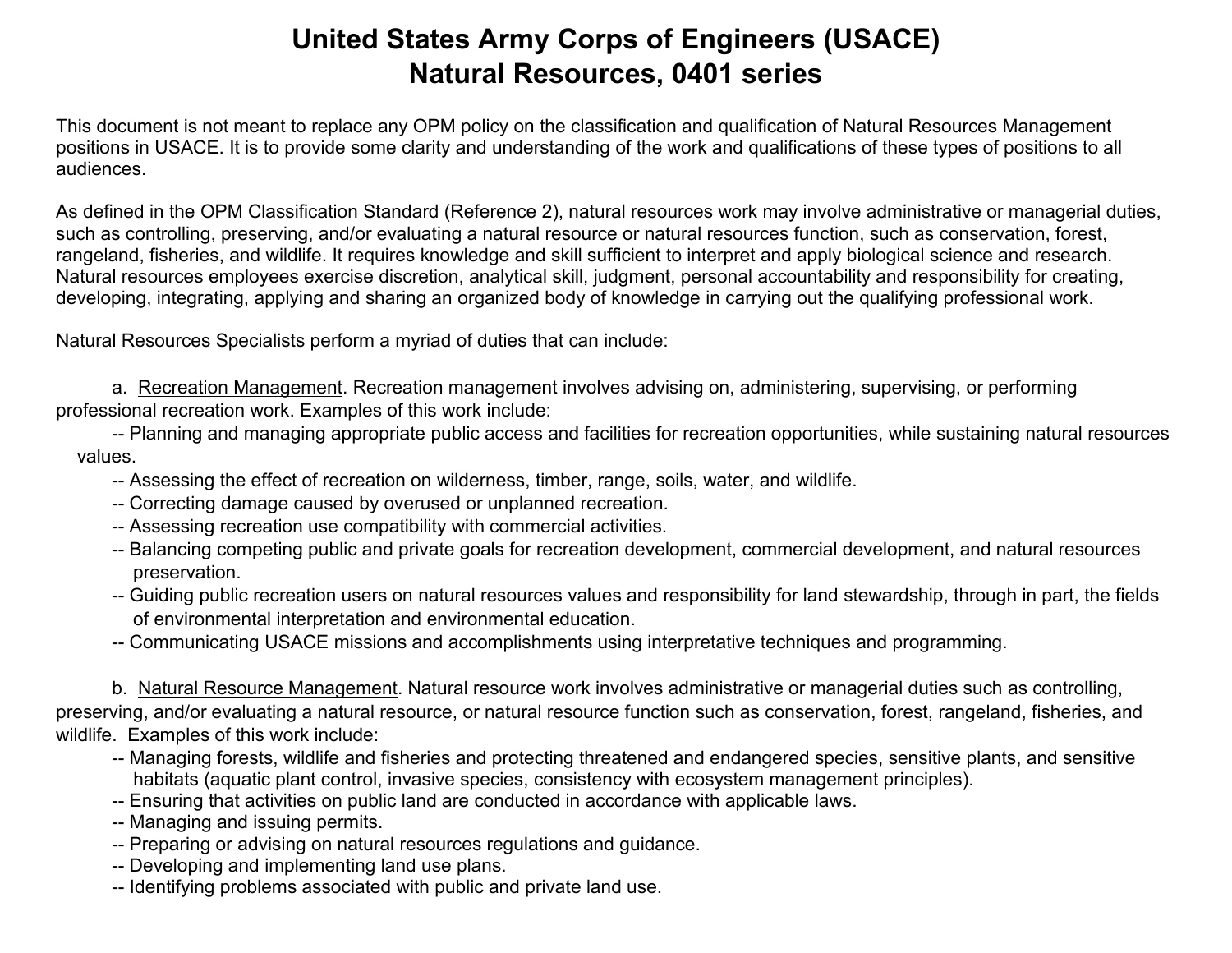When determining specialized experience, it is important to determine the difference between technical or professional work. It is not always easy to differentiate between the two because some tasks are common to both. However, close attention must be paid to the level of analytical skills and responsibility required for the recruited position versus the work experience performed by the applicant at each grade level.

The HR Specialist and the Hiring Manager/Subject Matter Expert (SME) will work closely together to determine recruitment strategies, develop a well thought out job analysis/assessment and ensure that the specialized experience statement is clearly articulated, unambiguous and describes the actual and specific duties performed and the appropriate level of accountability/responsibilities at the next lower grade. Both the job assessment and specialized experience will be written in clear text, avoiding all jargon, acronyms, or other exclusionary communication shortcuts. This is a very important part of the process as this will be used to qualify candidates in conjunction with other qualification requirements.

Most jobs are classified and graded on the basis of the duties that constitute the primary reason for establishing the position. However, a position may include many other significant duties that are not grade-controlling, i.e., that are not the duties that determine the particular grade assigned to a position. Some of these duties may be similar to those performed at lower grade levels, or in positions in other series. Applicants must have experience performing the grade-controlling work at the next lower grade level, and work experience that demonstrates possession of the other required KSA's at the appropriate level regardless of job series.

If the 0401 series position is part of an interdisciplinary position recruitment, then it is **only** included with other Professional and Scientific Positions. Positions such as, 0025 Park Ranger series positions are not classified or included in the Group Coverage for Professional and Scientific positions. **Therefore, 0025 Park Ranger series will not be added to the recruitment to include as a parenthetical title. The announcement position title will reflect the PD title. The hiring manager must decide prior to the recruitment if the position will be filled by a 0025 Park Ranger series or a 0401 Natural Resources Management and Biological Sciences series, but not both, i.e., dual announcement or both series in the same announcement.**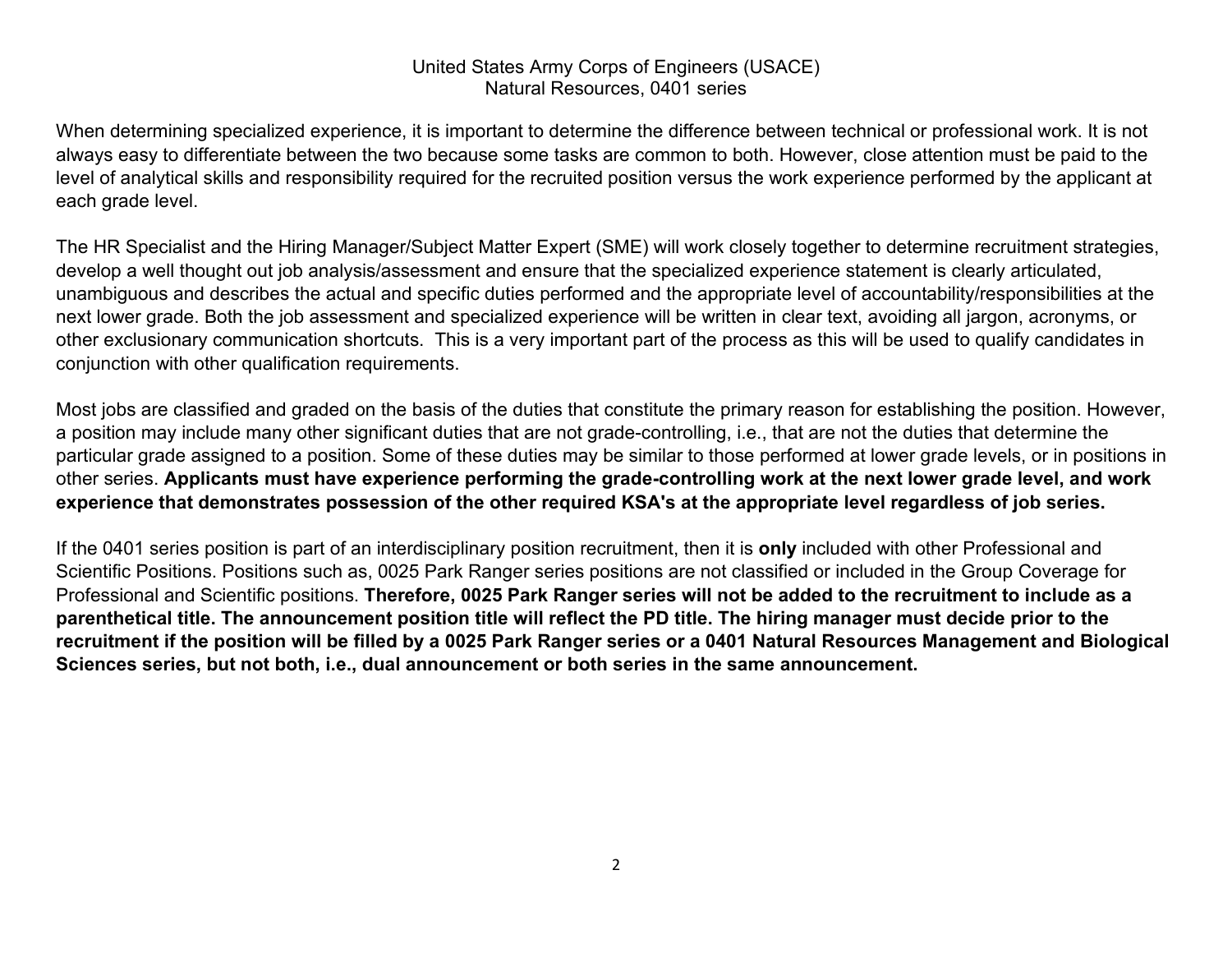CHRA HR Specialists are reminded to use the OPM Qualifications Standards when creating assessments, announcements, and qualifying applicants for the 0401 series positions. The 0401 Series is considered a "two step" qualifications process for GS-07 grades and above. This means that the applicant MUST meet the "first step", the OPM Individual Occupational Requirement (IOR).

These two qualification requirements should not be combined, substituted, or used interchangeably. See example below:

## **First Step**: IOR

The first step is the education **OR** the combination of education and experience that an applicant possesses that demonstrates their ability to perform the work of Natural Resources Specialist at the grade level (or equivalent) that you are recruiting for. The applicant does not need to meet both A & B below, just the ONE; A or B. [https://www.opm.gov/policy-data-oversight/classification](https://www.opm.gov/policy-data-oversight/classification-qualifications/general-schedule-qualification-standards/0400/general-natural-resources-management-and-biological-sciences-series-0401/)[qualifications/general-schedule-qualification-standards/0400/general-natural-resources-management-and-biological-sciences-series-](https://www.opm.gov/policy-data-oversight/classification-qualifications/general-schedule-qualification-standards/0400/general-natural-resources-management-and-biological-sciences-series-0401/)[0401/](https://www.opm.gov/policy-data-oversight/classification-qualifications/general-schedule-qualification-standards/0400/general-natural-resources-management-and-biological-sciences-series-0401/)

A. Applicant has a bachelor's degree (or higher degree) in biological sciences, agriculture, natural resource management, chemistry, or related disciplines appropriate to the position. Verify that the applicant's transcript is a bachelor's degree (or higher degree) in one of those areas OR a related discipline. If the transcript meets this requirement, the applicant has successfully met this first step; then, move to the second step.

# **OR**

B. Applicant has a combination of education and experience which includes courses (See Table below) equivalent to a major in an acceptable degree field (usually 24 semester hours), plus appropriate experience. Then you will need to determine the applicant's total qualifying experience as a percentage of the experience required for the grade level. For more information on Crediting Combinations of Education and Experience visit: [General Schedule Qualification Policies \(opm.gov\)](https://www.opm.gov/policy-data-oversight/classification-qualifications/general-schedule-qualification-policies/#url=app).

Where specific course requirements are not indicated in paragraph A, the number of semester hours required to constitute a major field of study is the amount specified by the college or university attended. If this number cannot be obtained, 24 semester hours will be considered as equivalent to a major field of study. The nature and quality of this required course work must have been such that it would serve as a prerequisite for more advanced study in the field or subject-matter area. Related course work generally refers to courses that may be accepted as part of the program major.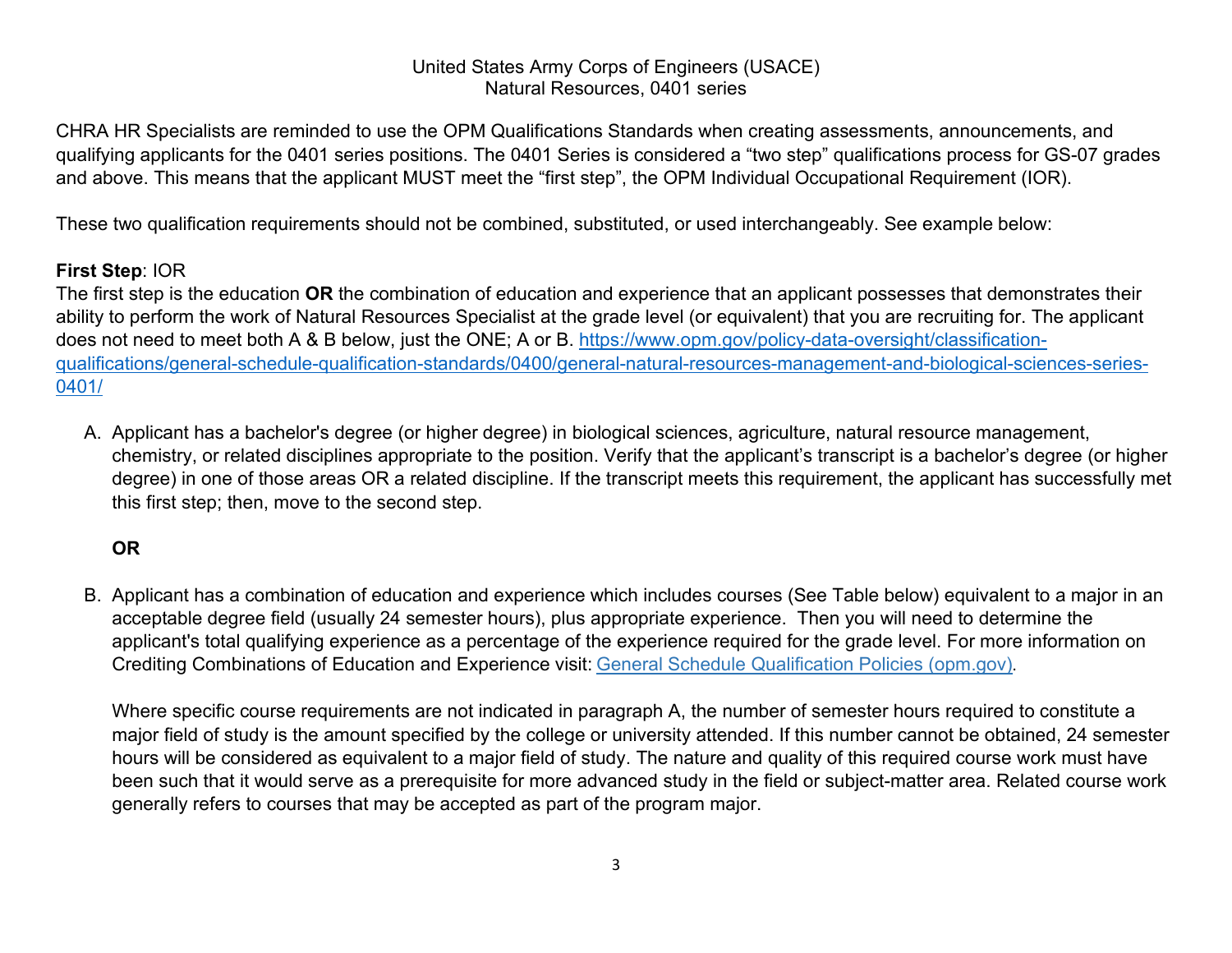If the applicant meets the requirements in the first step, they are deemed qualified at the GS-5 level. If the applicant does NOT meet A or B above, then they have not met the First Step IOR requirement and will no longer receive consideration for the position. A note should be added to their applicant record in explaining why they did not meet the IOR.

**Second Step**: Group Qualifications Standard for Professional & Scientific Group.

In addition to meeting the First Step, applicants may qualify based on additional education, specialized experience or a combination of **directly related** education and experience for GS-7 positions and above.

A. For education at the GS-7 and above:

GS-7 – 1 year of graduate-level education or a Bachelor's degree with Superior Academic Achievement.

GS-9 – 2 years of progressively higher level graduate education leading to a master's degree or equivalent graduate degree.

 GS-11 – 3 years of progressively higher level graduate education leading to a Ph.D. degree or Ph.D. or equivalent doctoral degree.

When qualifying applicants based on years of graduate education in lieu of an advanced degree, care must be exercised in determining credit for post-baccalaureate education. Such education must show evidence of progress through a set curriculum or program leading to an advanced degree. Extra credit for graduate education should not be given because a person has taken longer than the usual time to complete the educational program. It is OPM's intent that 2 years of graduate study be substantially equivalent to a master's degree, and 3 years be substantially equivalent to a Ph.D. degree. Graduate-level credit should not be given for undergraduate level course work unless it is a requisite part of the graduate-level curriculum. If an applicant had to complete under-graduate course work as a prerequisite for pursuing an advanced degree, that undergraduate-level study should not be credited as graduate education.

 B. One-year specialized experience. For GS-7 and above, the qualification standards for most occupational series call for 1 year of specialized experience equivalent to at least the next lower grade level in the normal line of progression. Applicants need not meet any cumulative years of experience requirements or general or lower-level specialized experience requirements to qualify. To be creditable,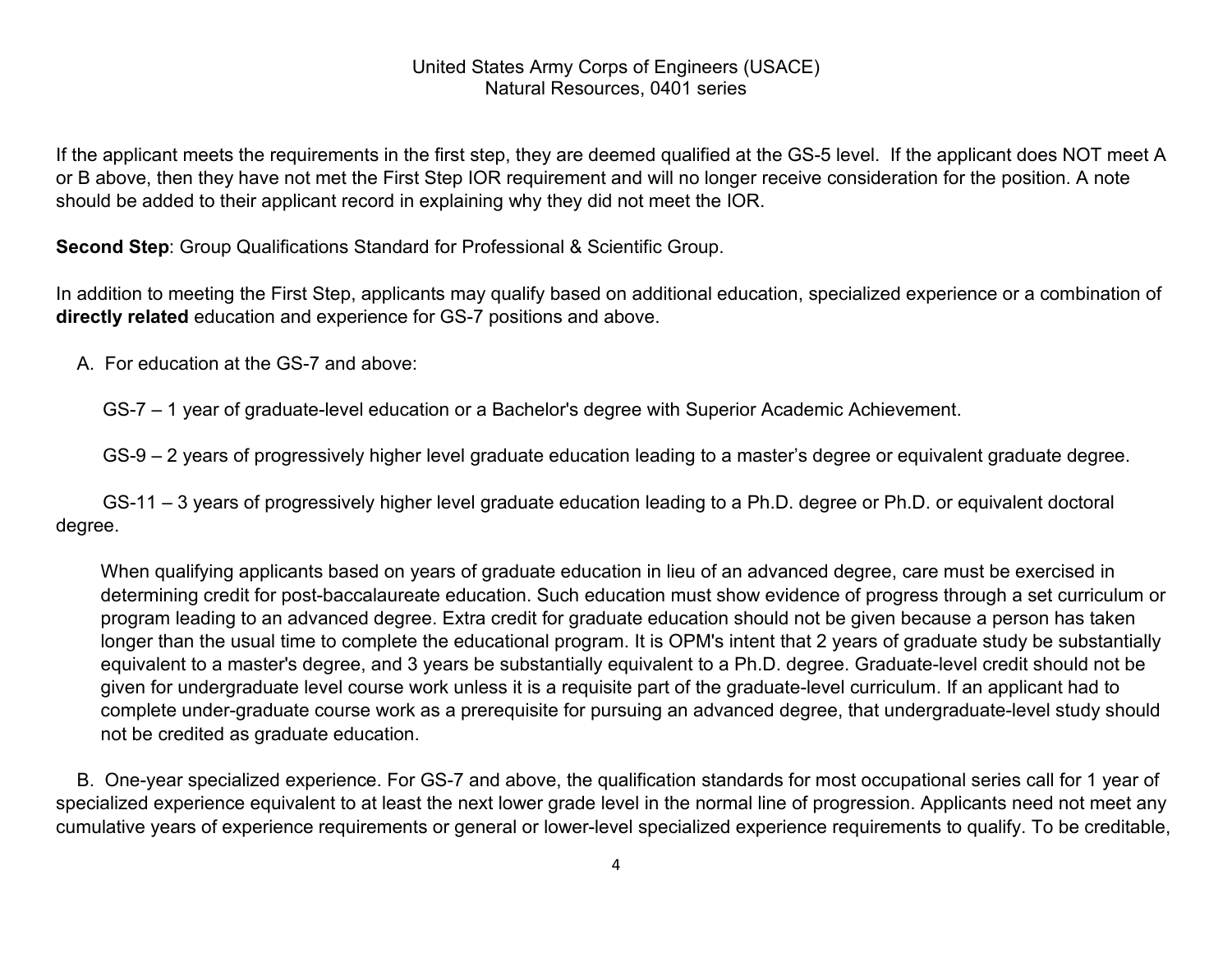an applicant's 1 year of specialized experience must demonstrate the knowledge, skills, and abilities necessary for successful job performance.

The HR Specialist will review the applicant's resume to see if it meets the specialized experience. For more information on crediting experience, see Qualification Standards Operating Manual for General Schedule Positions for experience requirements: General Schedule Qualification Policies (opm.gov).

 C. Directly related education and experience can be combined to meet the minimum qualification requirements, as allowed in the applicable standard. To combine education and experience, determine the applicant's total qualifying experience as a percentage of the experience required for the grade level. Then determine the applicant's education as a percentage of the education required for the grade level. Finally, add the two percentages. The total percentage must equal at least 100 percent to qualify an applicant for that grade level. In doing so, the applicant will have met the second step requirements for the position. If they do NOT meet this requirement then they will no longer receive consideration. A note should be added to their applicant record in explaining why they did not meet the second step.

The group coverage standard contains examples of how to combine education and experience. Note that only graduate education in excess of the amount required for the next lower grade level can be combined with the appropriate level of experience to qualify applicants for positions at grades GS-9 and GS-11.

Some examples (not all inclusive):

- If a school's requirement for 1 year of graduate study is 18 semester hours, only graduate education beyond the first 18 semester hours or 27 quarter hours can be combined with GS-7 level experience to qualify for a GS-9 level position.

- An applicant with 6 months of appropriate experience equivalent to GS-7 (50 percent of the experience requirement for GS-9) and 27 semester hours of appropriate graduate education (50 percent of the education requirement for GS-9, in excess of that required for GS-7) would be qualified for a GS-9 position (assuming that there is no evidence that the attended college or university requires more than 18 semester hours as equivalent to a year of graduate study).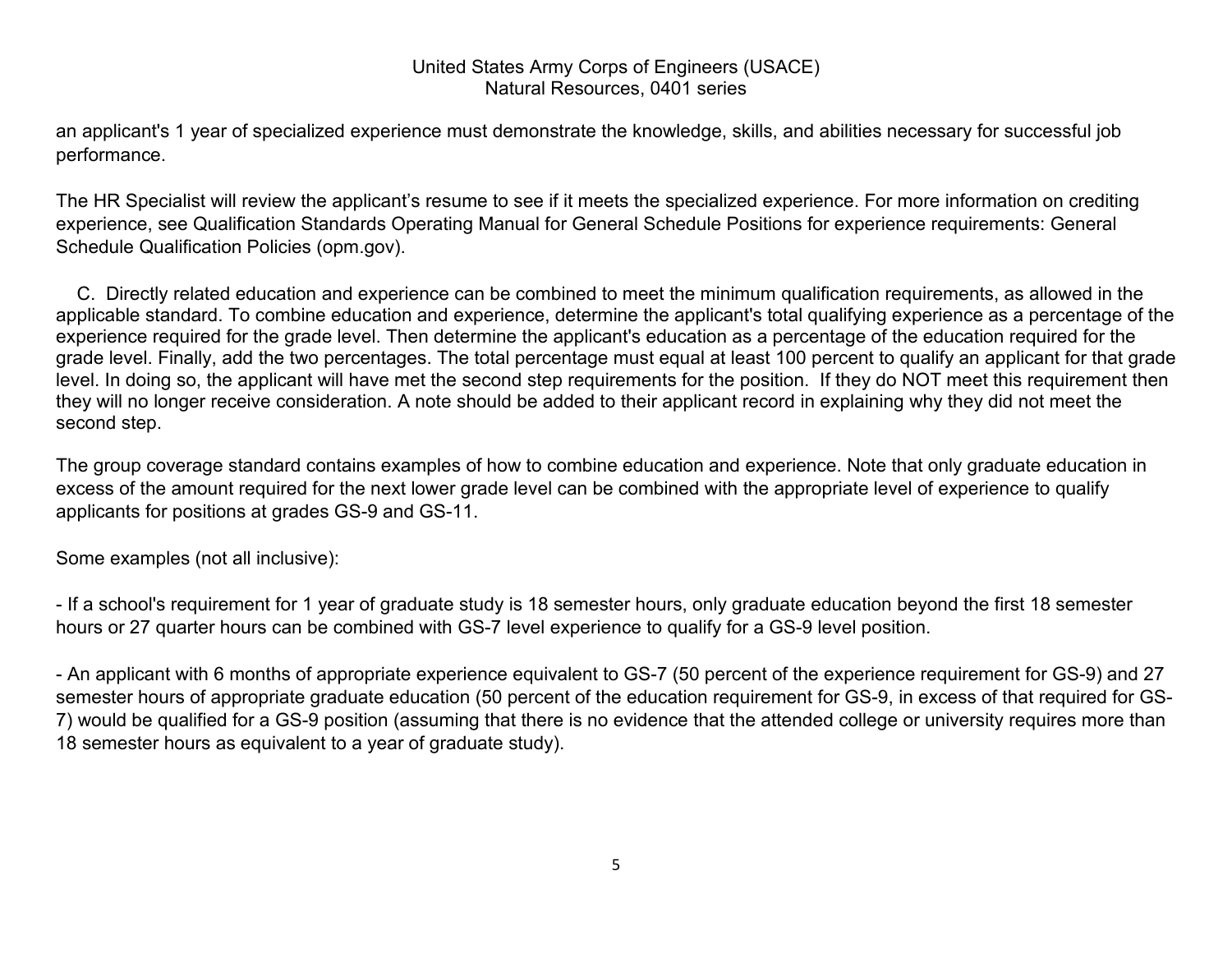# **College/University Qualifying Coursework:**

Below are examples of qualifying course work for the GS-0401 Natural Resources Management occupation as identified in the OPM 0400 Professional and Scientific Series for Natural Resource Management and Biological Sciences. Additional courses have been added applicable to the USACE GS-0401 Natural Resources Management Program positions, typically referred to as "Natural Resources Management Specialists" and "Natural Resources Management Managers". This list is *not* all inclusive as colleges and universities may name their courses differently. Refer to the specific college or university catalog description to determine if qualifying, using the skills required for the position.

#### **Table – Example of Qualifying Courses**

| Air Resources                                 | Environmental, Natural Resources and or         | <b>Natural Resource Recreation Management</b>        |
|-----------------------------------------------|-------------------------------------------------|------------------------------------------------------|
|                                               | <b>Regulations and Policy</b>                   |                                                      |
| Agriculture                                   | <b>Environmental Interpretation</b>             | Outdoor Recreation Activities, Policy and Management |
| Agronomy                                      | <b>Environmental Sciences</b>                   | Parks and Recreation Management                      |
| Arboriculture                                 | <b>Fire Science</b>                             | Parks and Recreation Planning                        |
| <b>Animal Science</b>                         | <b>Fisheries Biology</b>                        | Pharmacology                                         |
| Anthropology                                  | <b>Forest Mensuration</b>                       | <b>Physical Geography</b>                            |
| Archeology                                    | Forestry                                        | Physics                                              |
| Biochemistry                                  | General Fish and Wildlife Administration        | Physiology                                           |
| <b>Biodiversity</b>                           | <b>Genetics</b>                                 | Plant Pathology and Physiology                       |
| Botany                                        | Geology                                         | <b>Plant Protection and Quarantine</b>               |
| <b>Biological Sciences</b>                    | Geographic Information System                   | Rangeland Management                                 |
| <b>Biometrics (includes Applied Forestry)</b> | Horticulture                                    | Silviculture                                         |
| Chemistry                                     | Hydrology                                       | Soil Conservation                                    |
| <b>Conservation Education</b>                 | Interpretation of Natural and Cultural Heritage | Soil Science                                         |
| Dendrology                                    | <b>Interpretive Methods</b>                     | Toxicology                                           |
| <b>Earth Sciences</b>                         | Land Use Planning                               | Visitor and Resource Protection                      |
| Ecology                                       | Landscape Architecture                          | Wildland Fire and Management                         |
| Entomology                                    | Mammalogy                                       | <b>Wildlife Biology</b>                              |
| Environmental and Cultural Interpretation     | Meteorology                                     | Wildlife and Natural Resources Law Enforcement       |
| <b>Environmental and Outdoor Education</b>    | Microbiology                                    | Wildlife Refuge Management                           |
| Environmental and/or Natural Resources Law    | Natural Resources Management                    | Wildlife Techniques                                  |
|                                               |                                                 | Zoology                                              |

**Note: Review the "Transcripts" section of the CHRA DRAFT Business Rules for more information on transcripts**.